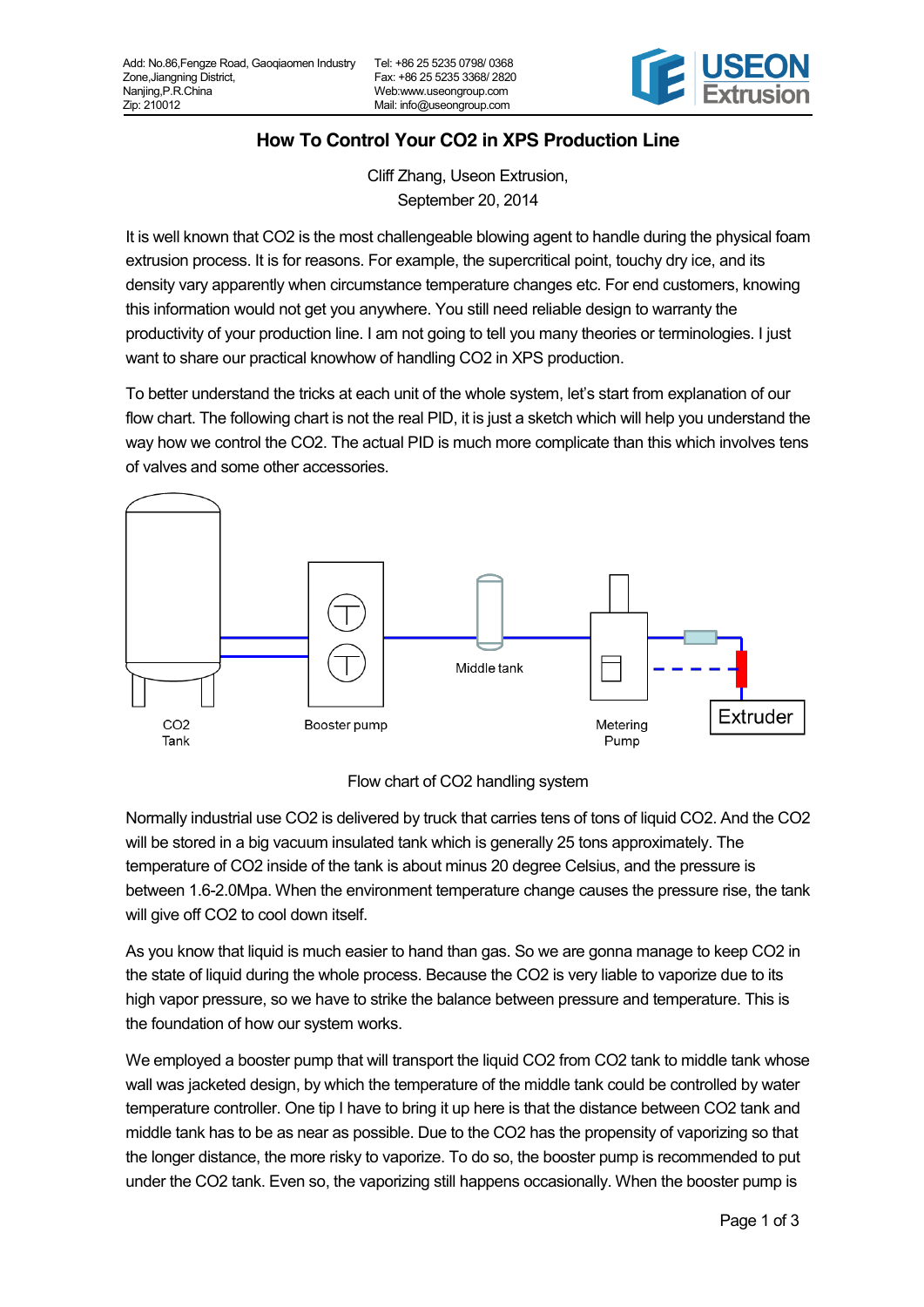Tel: +86 25 5235 0798/ 0368 Fax: +86 25 5235 3368/ 2820 Web:www.useongroup.com Mail: info@useongroup.com



not able to pump the CO2 properly, vaporizing probably happened. The discharge valve is designed for this situation, so open it and let out the vaporized CO2 in order to cool down the temperature of the head of the booster pump. This process has to be done very carefully, because if the discharge valve is opened too much, the CO2 is liable to become dry ice which will block the pipe, and it will take very long time to melt away. To avoid this circumstance happen, the capacity of the booster pump should be ten times bigger than metering pump so that the booster pump does not have to work all the time, only works periodically. Besides, longer discharge pipe is advised which can prevent the inlet pipe of booster pump from freezing by dry ice. In addition, the insulated piping of the whole system will contribute to the consistence of CO2 transport, also it can save energy.

The purpose of middle tank is to keep the CO2 at a certain temperature (around 25 degree Celsius) in order to maintain the pressure of the whole system is stable and high enough (6.5-7Mpa). These



Middle tank and temperature control vessel

two premises ensure the constant physical property of CO2 and it gets CO2 primed for precise metering into twin screw extruder. As I mentioned before, the density of CO2 varies when temperature changes. The highest level alarm of CO2 in the middle tank should be no more than 70% of the total volume of the middle tank in case of any incident happened, the power cut in the summer in some hot region, which may cause circumstance temperature of middle tank goes high, then the CO2 may become

supercritical state whose behavior is more difficult to control and predict. As a result the volume of CO2 will be expanded greatly. If the free space is not enough, it may get the middle tank in some danger.

Before CO2 goes into middle tank, it will be warmed up to ensure the temperature of CO2 in the middle tank at a certain degree as it is intended. Normally it is 25 degree Celsius. At this temperature the pressure of middle tank is about 6.5Mpa. Why is it to be set at this temperature? In many countries, 10Mpa is a watershed to separate high pressure vessel and super high pressure vessel. The latter requires complicated certificates and more expensive. So 7Mpa is safe for high pressure vessel. After going through the middle tank, the OO2 goes into another cooling vessel which will bring the temperature of CO2 down to 10 ten degree Celsius. Now the circumstance of 6.5Mpa and 10 degree Celsius make the CO2 in pure liquid. And the more liquid, the easier to dose. CO2 in this state can be metered into the primary extruder (twin screw extruder) readily. One thing has to be addressed is that the pump head has to be cooled by a chiller. When the pump heads are working, it will generate some heat which can make liquid CO2 vaporized that will trouble the process.

When all above mentioned points have been taken care of, it still cannot guarantee that the CO2 can be handled correctly. If any section of piping traps vaporized CO2, this system would not work properly. One thing you need to do is to open the discharge valve with great attention to avoid big dry ice occurs. The discharge valve before injection valve is strongly recommended. When you see the white smoke (small particles of dry ice) comes out, there you go, just close the valve. Now the CO2 is working out.